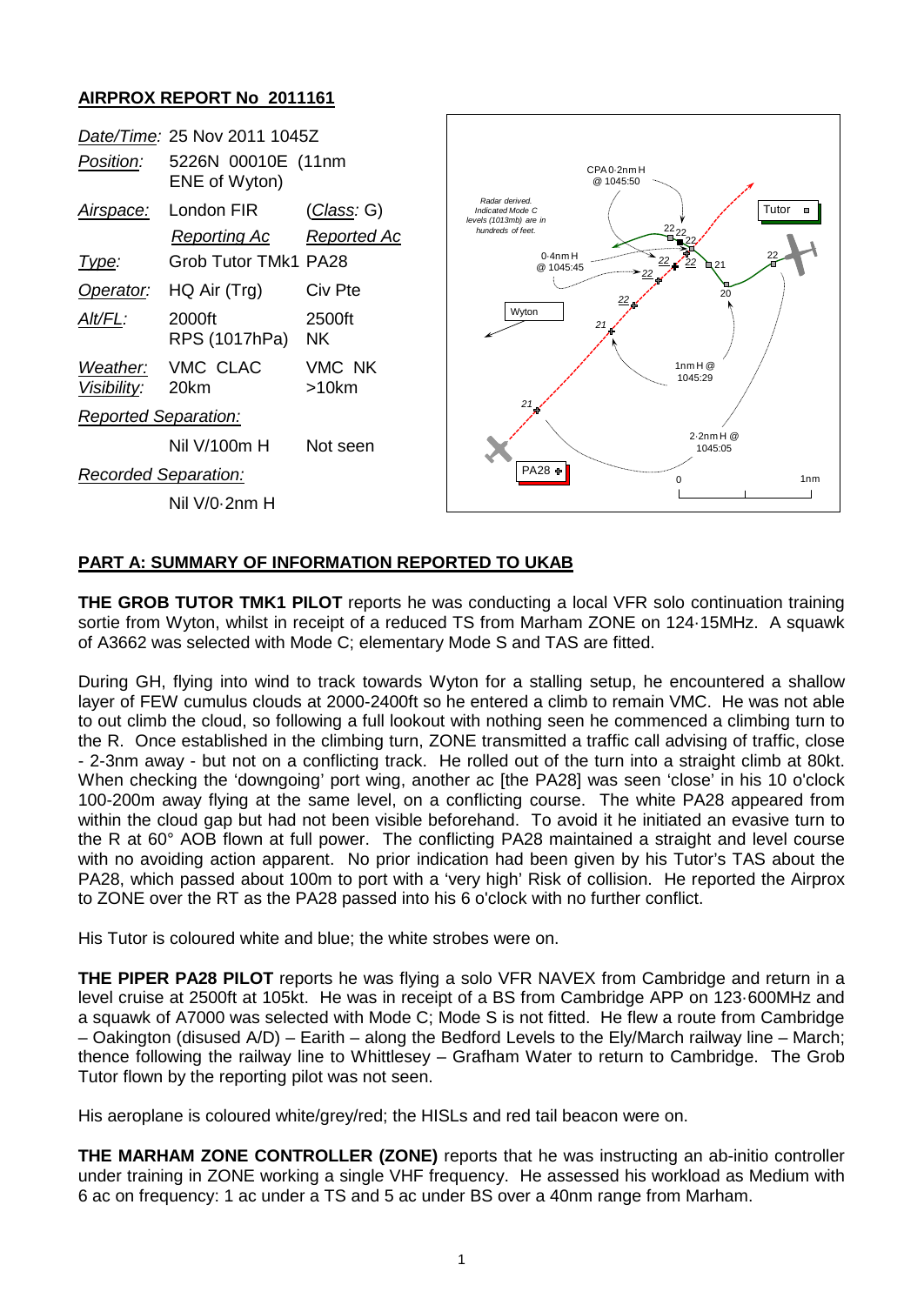The Tutor pilot declared a PRACTICE PAN with simulated engine mechanical failure, executing a PFL. The UT controller gave the Tutor pilot a heading for Wyton and a terrain reminder, requesting that the pilot report climbing away after the PFL. After climbing away with the PFL complete, the Tutor pilot levelled at 2000ft heading W. Traffic information was given on unknown ac squawking A7000 [the PA28] 2nm SW of the Tutor tracking NE indicating 2000ft Mode C. Traffic information was called for a second time when the unknown ac was 1nm SW of the Tutor tracking NE indicating 2000ft, whereupon the Tutor pilot reported visual. Later, once well clear, the Tutor pilot reported an Airprox with the unknown ac. The Airprox position, weather and details were noted and the Tutor pilot requested to contact the Marham ATC SUPERVISOR after landing. He and his UT were relieved from the console shortly afterwards.

**BM SAFETY MANAGEMENT** reports that this Airprox occurred to the W of Littleport some 19.2nm SW of Marham; the Tutor pilot was in receipt of a reduced TS from Marham ZONE following the selection of radar processing filters to reduce surveillance clutter; the PA28 pilot was in receipt of a BS from Cambridge APP.

ZONE was manned by an ab-initio recently graduated from the Joint ATC Course and an experienced instructor. The incident sequence commenced at 1044:00 as the Tutor called "*climbing away*" from a PFL which had been instigated at 1038:53. At this point, the PA28 was 5.7nm SW of the Tutor, tracking NE'ly towards the Ely-March railway line, indicating 2100ft Mode C (1013hPa); the Tutor was tracking W'ly indicating 600ft Mode C (1013hPa).

At 1044:37, with 3.9nm lateral separation between the two ac, as the Tutor climbed through 1100ft it turned L onto a WSW'ly track. Between 1044:43 and 1045:00, ZONE was involved in liaison with unrelated traffic operating N of Marham.

At 1045:22, ZONE provided TI to the Tutor pilot about the PA28 stating, "*traffic south-west 2 miles* [radar replay shows 1.4nm]*, opposite direction, indicating same*" which was acknowledged by the pilot. Up to this point, both ac had maintained their respective NE'ly and WSW'ly tracks which, by extrapolation, would have seen them pass with approximately 0.3nm lateral separation.

Subsequent to completing his report, the ZONE instructor has stated that during the time from 1045:00 until 1045:22, the trainee was continuing to divide his attention between other ac on frequency. They did not believe that, given the relative speeds of the ac, there was a requirement to provide TI earlier.

CAP774 states that:

'..the controller shall pass traffic information on relevant traffic, and shall update the traffic information if it continues to constitute a definite hazard, or if requested by the pilot. However, high controller workload and RTF loading may reduce the ability of the controller to pass traffic information, and the timeliness of such information… Controllers shall aim to pass information on relevant traffic before the conflicting aircraft is within 5nm, in order to give the pilot sufficient time to meet his collision avoidance responsibilities and to allow for an update in traffic information if considered necessary.'

At 1045:30, the Tutor commenced a right turn to steady on a NW'ly track at 1045:42. During this turn, at 1045:38, ZONE updated the TI on the PA28 stating, "*previously called traffic, south west, 1 mile* [radar replay shows 0.7 nm]*, indicating 2 thousand feet*." The Tutor pilot replied immediately at 1045:46 that he was visual with the PA28 and later reported that the 'aircraft came from within the cloud gap but was not visible beforehand.' The PA28 passed 0.1nm SE of the Tutor. Potentially of note is the fact that the CPA was approximately 1nm S of the Ely-March rail line, the PA28 pilot's notified turning point.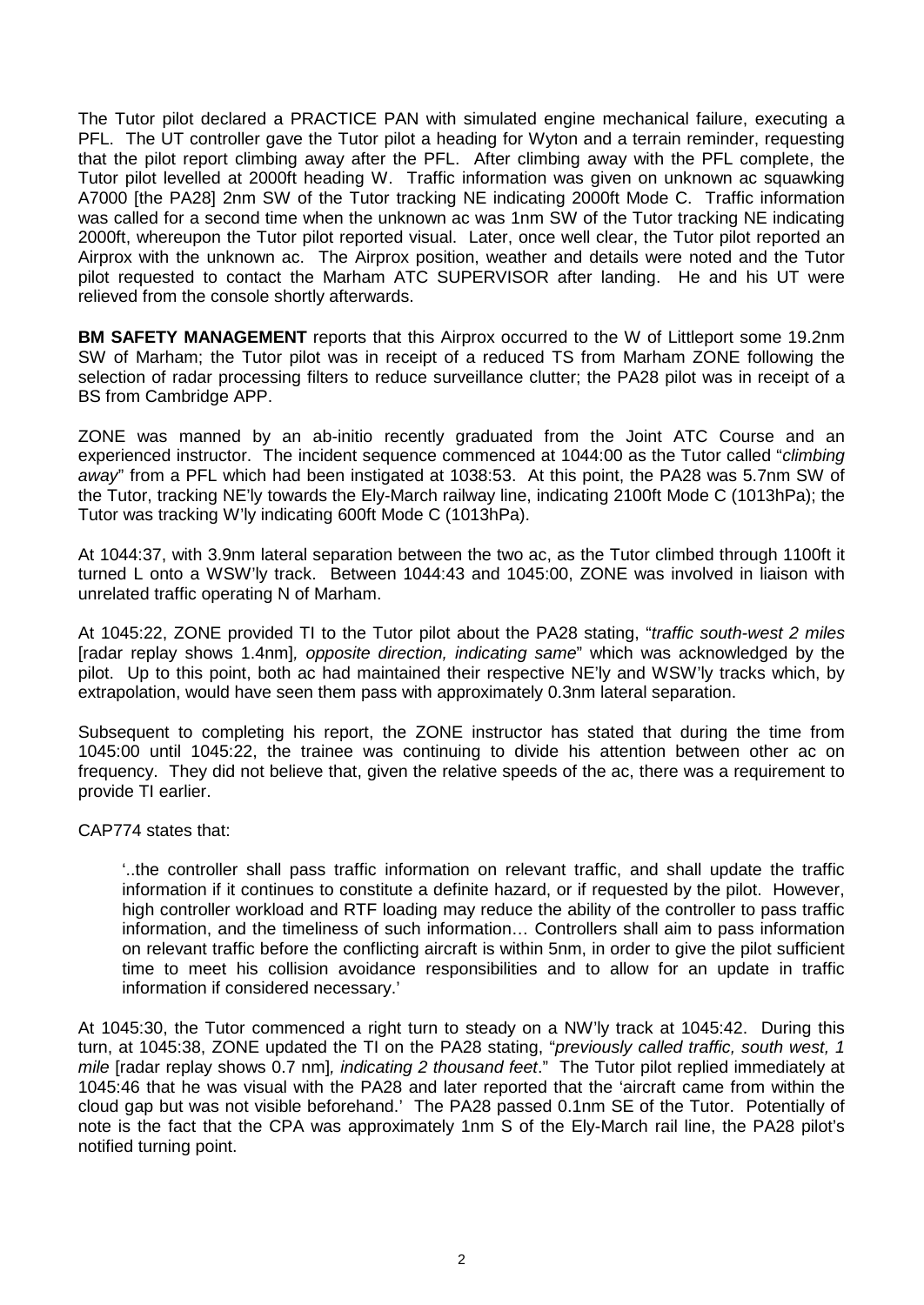[UKAB Note (1): The CPA was recorded on the Stansted 10cm single source radar as occurring at 1045:50, as per the diagram, with the PA28 tracking NE 0·2nm S of the Tutor that was heading NW, with both ac indicating 2200ft Mode C.]

Given the pilot's responsibility to 'see and avoid', this incident was caused by a late sighting on the part of the Tutor pilot, contributed to by the cloud reported in the area, and a non-sighting by the PA28 pilot. From an ATM perspective, whilst the TI provided at 1045:22 was timely enough to enable the Tutor pilot to assimilate the information, it is reasonable to argue that this was as a result of the relative speeds of the two ac, rather than deliberate decision making by ZONE that they could delay passing TI.

Although there were no RT transmissions between 1044:04 and 1044:43, it was not until the Tutor turned onto a WSW'ly track at 1044:37 that the risk of confliction was introduced between the 2 ac and, by inference, the requirement to pass TI to the Tutor. Given that ZONE was busy with unrelated traffic between 1044:43 and 1045:00, this allowed only a relatively short time window in which ZONE could have provided TI earlier; 1044:37 to 1044:43 and from 1045:00.

From conversation with the ZONE instructor it appears that, from the trainee's perspective, the delay in providing TI was caused by the interruption of their work cycle by the unrelated traffic at 1044:43, the place of the Tutor within that work cycle and the wide geographic spread of the traffic. However, whilst the instructor felt that the TI was timely and did not perceive a requirement to intervene, BM SM contends that when provided at 1.4nm separation, the TI was later than is both ideal and required. Whilst the delay in providing TI did not cause the late sighting of the PA28 by the Tutor, it was, alongside the cloud structure, a contributory factor.

**ATSI** reports that at 1034:10 the PA28 pilot called Cambridge APP (123.600MHz) as it left the cct. The pilot requested a BS, which was agreed and reported that the flight would be GH to the W and NW. The ATS from Cambridge ATC was provided without the assistance of surveillance radar.

The Cambridge weather was: visibility in excess of 10km and cloud FEW at 2200 feet, QNH 1022hPa.

At 1039 the PA28 reported O/H Oakington. The PA28 pilot's report indicated that the navigation exercise being followed would route Oakington – Earith – along the Bedford Levels to its intersection with the Ely/March railway. A course would then be set to March. Surveillance Replay confirmed this as the route being flown and at 1043 the PA28 was observed to turn R at Earith and route NE bound parallel to the Bedford Levels.

[UKAB Note (2): ATSI also provided a very helpful radar synopsis, broadly in accord with the diagram and that of BM SM, but omitted here in the interests of brevity.]

Both ac were in Class G airspace at the time of the Airprox, where the avoidance of collision rests with the pilots.

At 1047:40 the PA28 reported having climbed to 3100ft and being W of Ely, en-route to March.

**HQ AIR (TRG)** comments that there are several inconsistencies in the Tutor pilot's report, but these do not materially change the assessment of the event. The pilot reports taking evasive action based on his sighting of the PA28, which occurred after rolling out from a R turn. The reported evasive turn to the R is not apparent from the radar trace. The sighting appears to occur when the PA28 is at about 0.7nm in the Tutor's 9.30-10 o'clock. The lateness of the TI was a significant factor as it gave little time to achieve a visual acquisition, and more so because the TAS proved ineffective in this instance. Equally, it gave the pilot minimal time to consider opting for a DS, and even less time for such a service to be effective. In the event, the PA28 was sighted as early as practicable, using effective lookout techniques, and the encounter was a conflict in Class G. Following the turn, the geometry of the conflict left the Tutor pilot with few options to increase separation, other than to climb, descend, or increase speed. Albeit late due to the cloud, the sighting by the Tutor pilot, aided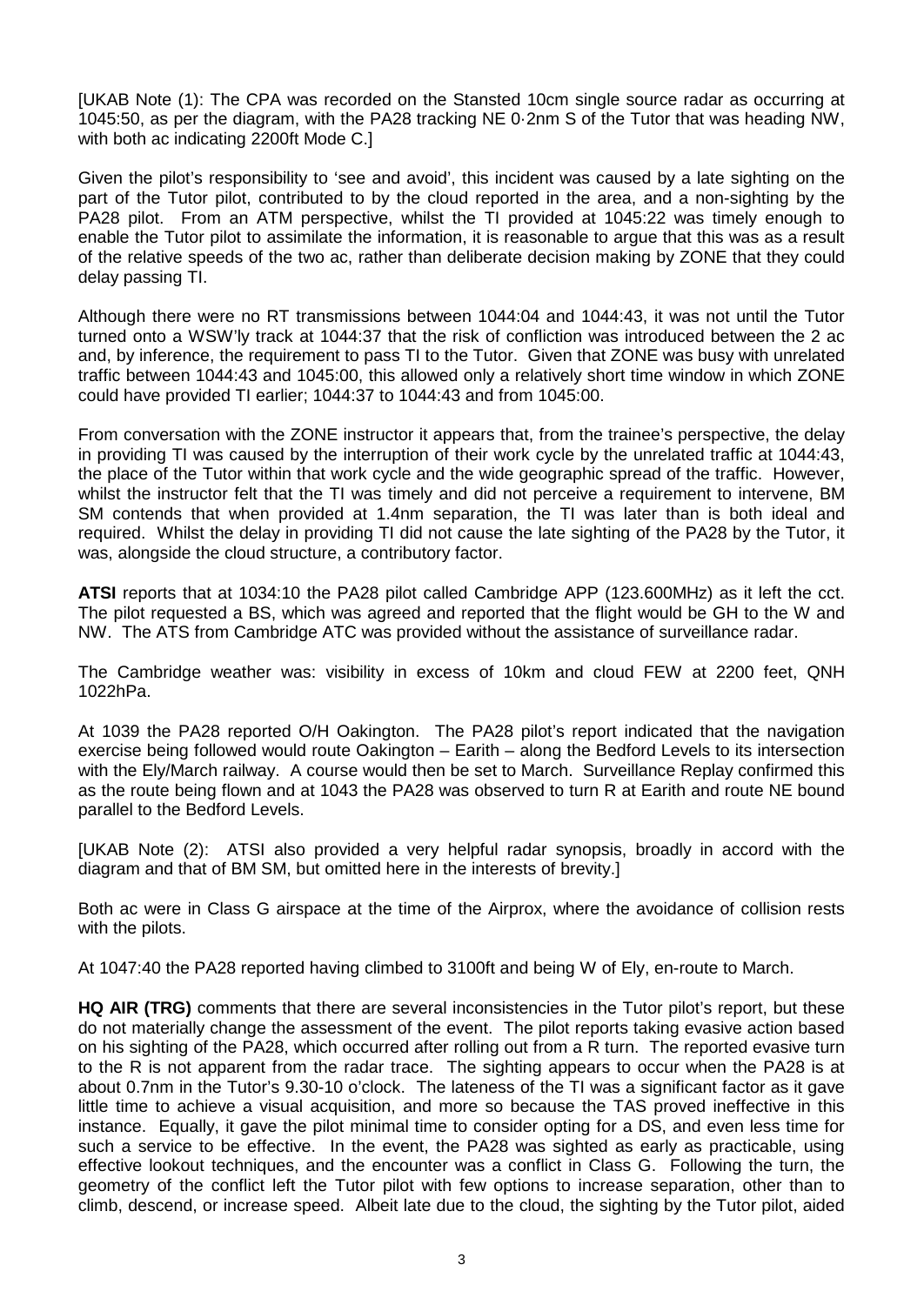by the TI passed, meant that he retained the ability to avoid an actual collision, even if the geometry had been worse. It is a concern that the PA28 pilot, who emerged from an area that the Tutor pilot had assessed to be unfit for VFR flight, did not see the Tutor despite it passing through his 12 o'clock, co-altitude, at about 0·4 - 0·6nm. This event highlights the rationale behind the VFR requirements in terms of separation from cloud, and the short acquisition time available at the limits of those requirements.

## **PART B: SUMMARY OF THE BOARD'S DISCUSSIONS**

Information available included reports from the pilots of both ac, transcripts of the relevant RT frequencies, radar video recordings, reports from the air traffic controllers involved and reports from the appropriate ATC and operating authorities.

The Tutor pilot had wisely obtained a TS from Marham ZONE to assist his lookout, albeit that this was a 'reduced' service as the use of primary radar filters to reduce clutter will inevitably attenuate the radar's capabilities somewhat. Whilst taking account of the 'reduced' TS, the Tutor pilot would have expected timely and accurate TI to be provided on other ac observed by ZONE in the vicinity that might present a conflict. The Board recognised that the LATCC (Mil) radar recording does not replicate the radar picture displayed to Marham ZONE, but the BM SM report nevertheless highlights that the first iteration of TI about the PA28 had been passed when the aeroplane was at a range of about 1·4nm – not the 2nm transmitted within the ZONE trainee's call. The radar recording substantiates that this TI was being transmitted as the Tutor pilot was executing his R turn NW'ly; whilst the TI was relatively complete, Members agreed that this was given later than ideal. Although the mentor suggested his trainee was busy beforehand, it seemed that he should have ensured that his ab-initio trainee was giving due priority to the TS traffic where necessary, ensuring the TI was timely and stepping-in himself if necessary. Members suggested that when the Tutor pilot reported climbing away from his PFL might have been a more appropriate juncture. While it is often difficult to judge how much latitude to give a trainee before stepping-in, the essential point here is that the instructional setting should not be allowed to adversely impact the provision of the TS to the Tutor pilot to any significant degree.

Whilst the TI had alerted the Tutor pilot to the unseen PA28 somewhat late, it was apparent that cloud had masked its presence until the Tutor pilot saw it in his 10 o'clock, whereupon he turned away robustly at 60°AOB under full power. Whereas the pilot reports this sighting range as 100- 200m, the radar recording suggested that at that point the range was somewhat more than his estimate; the minimum separation was also slightly greater and in the order of 0·2nm – 400yd - as evinced by the Stansted 10cm recording. This convinced Members that the Tutor pilot had seen the PA28 as early as he could in this situation, despite the absence of an alert from the Tutor's TAS. It was not clear why the TAS had not reacted but the Board was reassured to learn from the HQ Air Trg Member that the Tutor pilot's Unit are tracking the performance of the Tutor TAS installation closely. The Board agreed that TCAS I devices such as TAS should only be considered as an adjunct to a thorough lookout regimen. The Board concluded that for his part, the Tutor pilot had done all that might be expected of him in these circumstances.

Turning to the PA28 pilot's account, it was plain that he had elected to remain with Cambridge ATC during his VFR NAVEX and the ATSI report confirms that he had been afforded a BS. Cambridge were unable to supplement that with a radar service even if he had asked for one and Members perceived that it might have been preferable in this instance to call Marham ZONE and request a TS. As it was, the PA28 pilot did not see the Tutor at all as it crossed less than ½nm ahead of his aeroplane from  $R - L$ , indicating exactly the same level the radar recording reveals. It seems that the PA28 pilot's lookout might have been impacted by the same clouds that had encouraged the Tutor pilot to climb above them to ensure that he could maintain VMC. The PA28 pilot shared a responsibility to 'see and avoid' other ac whilst operating VFR in Class G airspace. Moreover, the geometry of this encounter was such that the Tutor was always to his R and in this situation he was required by the 'Rules of the Air' to 'give way' to traffic to his R. However, he had not seen the Tutor, leading the Board to conclude that the Cause of this Airprox was a non-sighting by the PA28 pilot.